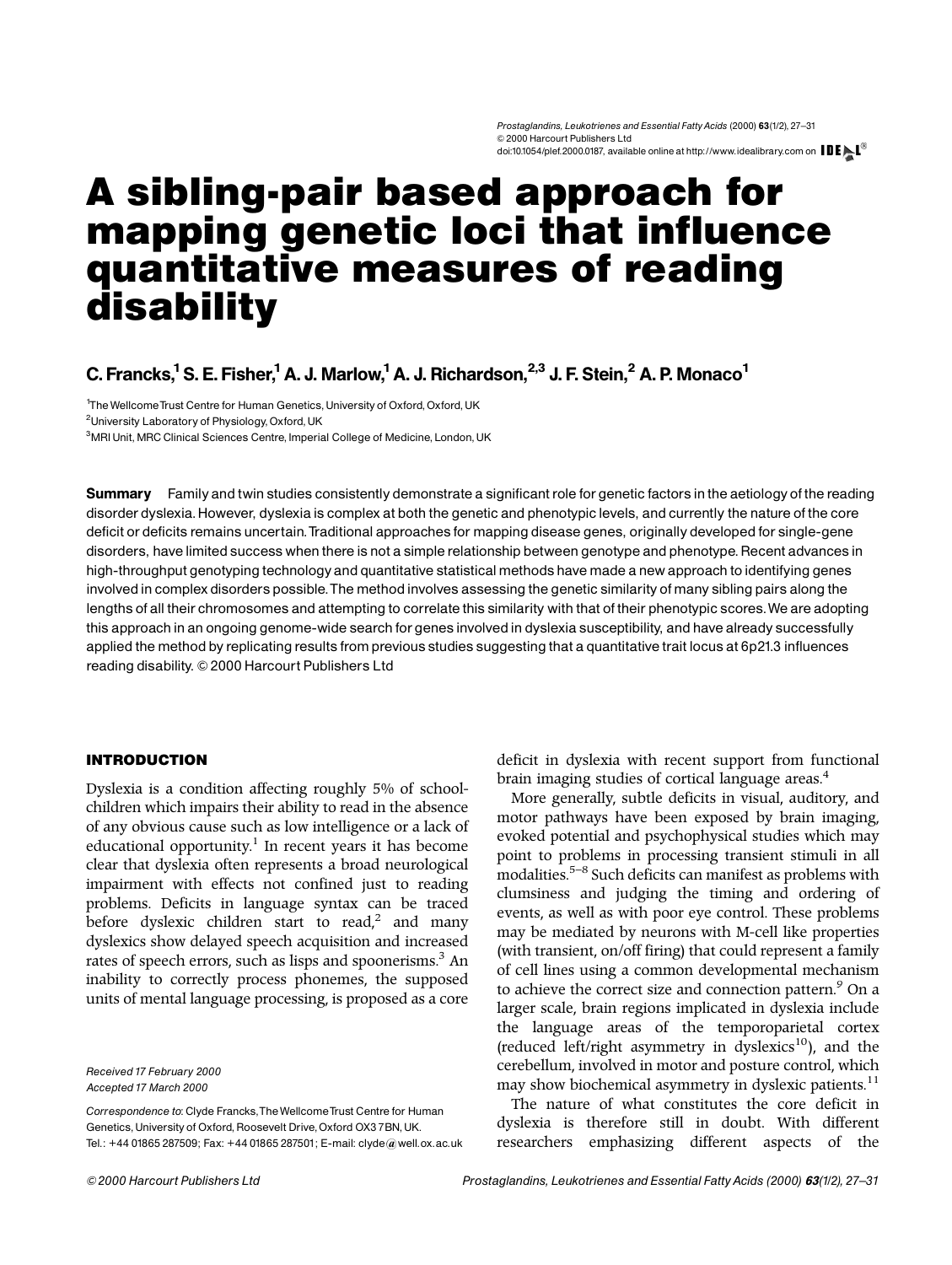phenotype, dyslexia is likely to represent a phenotypically heterogeneous group of disorders.[12](#page-3-0) Castles and Coltheart<sup>[13](#page-3-0)</sup> pointed to contrasts in the type of reading deficits exhibited by individual dyslexics, and proposed dyslexic subtypes exhibiting either phonological (sub-word) or surface (whole-word) dyslexia in relation to a 'dual route' model of the reading system. Grigorenko et al.[14](#page-3-0) took dissection further by postulating a range of dyslexic subtypes identifiable through tests of different reading related abilities, including phonological awareness (an awareness that words can be deconstructed into phonemic units), phonological decoding (the ability to decode new combinations of phonemes), and single word reading (designed as a measure of overall reading ability). It is these types of reading-based measures which we are currently using in our dyslexia genetic linkage analysis.

# GENETIC INVOLVEMENT IN DYSLEXIA

Evidence for genetic involvement in dyslexia stems from studies documenting familial clustering of the disorder<sup>15-19</sup> and twin studies which consistently indi-cate a significant genetic influence.<sup>[20](#page-3-0)</sup> As a qualitative affection status dyslexia has a  $\lambda_s^{21}$  $\lambda_s^{21}$  $\lambda_s^{21}$  of 12 which is calculated from a sibling risk of 60% compared with a population prevalence of 5%, although this may vary according to the diagnostic criteria used. Probandwise concordance rates estimated from a large Colorado twin study suggest a 68%:38% ratio for MZ:DZ twin pairings.[22](#page-3-0) The Colorado study also yielded a heritability of 50-70% for a quantitative measure incorporating several subtyping scores.<sup>23</sup>

Despite this clear genetic involvement dyslexia does not usually segregate in families as a straightforward single gene disorder.<sup>17-19</sup> Genetic influences are therefore complex and likely to involve reduced penetrance (where a predisposing allele need not lead to the child developing the disorder), phenocopies (when the disorder develops in individuals who do not have a specific predisposing allele), heterogeneity (when different affected individuals have different genetic backgrounds to their disorders), and oligogenic inheritance (when development of the disorder depends on the transmission and interaction of several different genes). Parametric linkage analysis requires starting assumptions to be made about penetrance, gene frequency, and the inheritance model, and has therefore proved difficult to apply in dyslexia studies given the complexity surrounding both the phenotype itself and the genetic factors involved. The interpretation of results derived from parametric linkage analysis remains uncertain.<sup>24-27</sup> These studies variously implicated or rejected evidence for linkage to chromosome 15 and chromosome 1p34-36. However, a notable result was recently obtained from a study in which a large

## Dyslexia and chromosome 6

Much more consistent success has been achieved using non parametric linkage analysis which avoids misspecifying parameters but instead gains power through large sample sizes. Cardon et al.<sup>[29,](#page-3-0)[30](#page-4-0)</sup> analyzed two independent sib pair samples using an extension of the DeFries-Fulker regression technique $31$  to establish a quantitative trait locus (QTL) at chromosome 6p21.3 with a composite discriminant score of reading disability ( $P=0.0094$  in twins;  $P = 0.042$  in sib pairs derived from a kindred sample). They focused on the human leukocyte antigen (HLA) region of chromosome 6p because of suggested associations of dyslexia with autoimmune disorders.<sup>[32,33](#page-4-0)</sup>

Norwegian pedigree was analyzed under a parametric

Grigorenko et al.<sup>14</sup> used cut-off scores on their phenotypic subtype measures (phoneme awareness, single word reading etc.) to create qualitative affection schemes for each phenotype which they then applied to six extended pedigrees to test for linkage to chromosomes 6,15 and 16. Non parametric affected pedigree member (APM) analysis, $34$  based on allele sharing by affected individuals, showed strongest linkage to the phoneme awareness phenotype on chromosome 6p23-21.3  $(P<10^{-6})$ . In contrast, traditional parametric analysis yielded a single point linkage (LOD = 3.15) with a marker on chromosome 15 to the single word reading phenotype only. From these results they concluded that different genetic loci influence distinct components of dyslexia susceptibility.

Two subsequent studies of the chromosome 6p region have each produced evidence for a QTL affecting several different measures of reading disability. $35,36$  The study by Gayan et al.<sup>35</sup> on a new set of 79 Colorado families with at least two sibs or twins, again using an extension of the DeFries/Fulker regression technique, produced a LOD score of 3.10 across a 5cM region of 6p22-21.3 for an `orthographic coding', or whole word reading phenotype, and a  $LOD = 2.42$  for phonological skills.

Fisher et al.<sup>[36](#page-4-0)</sup> used a different battery of reading tests, but aimed at similar reading deficits, to study a British sample of 82 families with at least two sibs. Their QTL analysis is based on the assumption that sibs sharing more alleles identical by descent (IBD; see [Fig. 1\)](#page-2-0) at a locus influencing a trait will score more similarly on that trait. Fisher et al.<sup>[36](#page-4-0)</sup> used two complementary statistical approaches to test for this relation, one based on sib differences and the other using variance components. $37-39$  They performed the two types of analysis across several phenotypic measures using both single point and multipoint IBD sharing estimates. All approaches yielded consistent results supporting linkage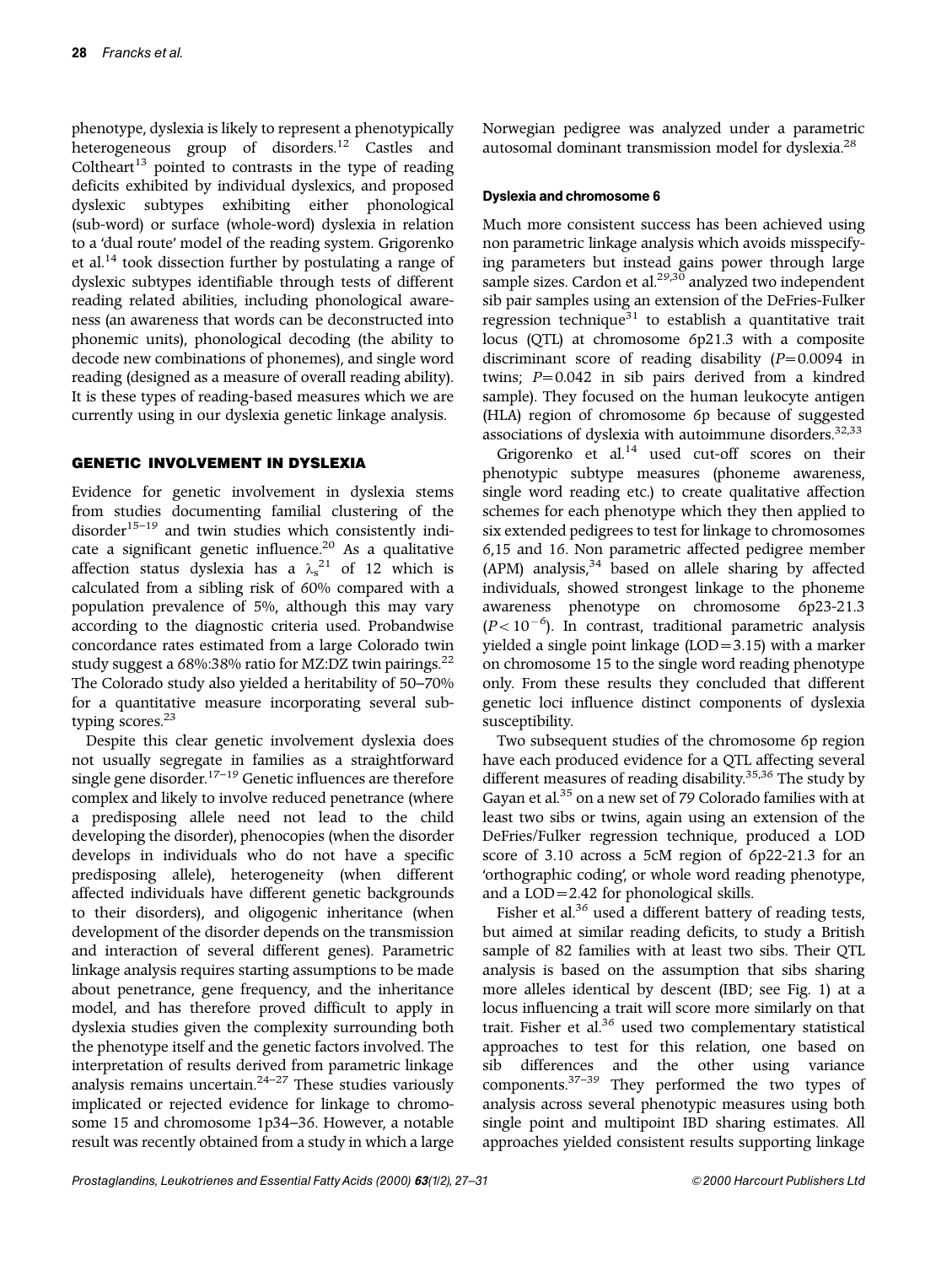<span id="page-2-0"></span>

Fig. 1 Sib pair allele sharing detected by fluorescent genotyping in three different families.<sup>44</sup> Each trace represents a polymorphic marker at the same chromosomal location in all individuals. By using many such markers a picture can be built of the identity-by-descent (IBD) sharing along the entire length of each pair of chromosomes.Our QTL linkage analysislooks for chromosomal regions where there is a correlation between this measure of genetic similarity and the similarity of the psychometric test scores of sibs. Alternatively, linkage disequilibrium analysis tests for associations between specific marker alleles (e.g. the 204 allele above) and reading disability.

of different aspects of reading ability to chromosome 6p21.3 (sib difference method; irregular words test  $(-$ orthographic),  $P=0.00035$ ; nonwords test  $(-$ phonological), *P* = 0.0035; variance components; irregular words test,  $P = 0.007$ ; nonwords test  $P = 0.0038$ ).

In total, four independent studies have now pointed to chromosome 6p23-21.3 involvement in reading disability,[14,29](#page-3-0)[,35,36](#page-4-0) while one sib pair study did not find significant linkage on chromosome 6 (Field & Kaplan,<sup>40</sup>). The latter study used cut off scores on a measure of phonological impairment to define a qualitative affection status scheme for 'phonological dyslexia'. Failure to find linkage by Field and Kaplan $40$  may support the principle that QTL mapping offers increased power over qualitative affected sib pair analysis for traits which can be measured successfully on a meaningful quantitative scale. Using trait scores directly in analysis also avoids imposing cut off scores for classifying affecteds for which there may be little a priori logic.

#### Full genome screen

Success at the chromosome 6 locus suggests that a full genome screen for other QTLs affecting reading disability should be a worthwhile experiment, given that the genetic influences on dyslexia are thought to be oligogenic and heterogeneous, and that the phenotype presents no obvious candidate genes. The chromosome 6 studies demonstrate the power of sib pair QTL methodology to detect loci in a consistent and replicable

way across samples ascertained and measured under quite different schemes. However, the precise proportion of total genetic variance attributable to the 6p QTL is difficult to assess for a number of reasons.<sup>[36](#page-4-0)</sup> A full genome screen will effectively 'zoom out' from this narrow region of interest and allow a better assessment of the strength and significance of the 6p QTL and others against the broader genetic background of the disorder. No such genome screen has yet been performed.

We now have DNA samples and psychometric test scores from 89 British sib pair families including those of Fisher et al.,<sup>[36](#page-4-0)</sup> and are currently genotyping polymorphic markers at 10 cM intervals across all chromosomes for all samples. We will analyze the data from the genome scan using quantitative methods including some similar to those used in Fisher et al.,<sup>[36](#page-4-0)</sup> which continue to be extended and improved. In addition, we have an ongoing collaboration with the Colorado dyslexia study and are currently genotyping 119 sib or twin pair families collected there.

#### From linkage to gene

The chromosomal locations of interest that sib pair linkage analysis yields are inevitably very large. The challenge following the genome screen will be to narrow down the regions enough to begin physical mapping or candidate gene studies with confidence. We will attempt to increase our power and resolution at loci produced by the initial linkage screen through the application of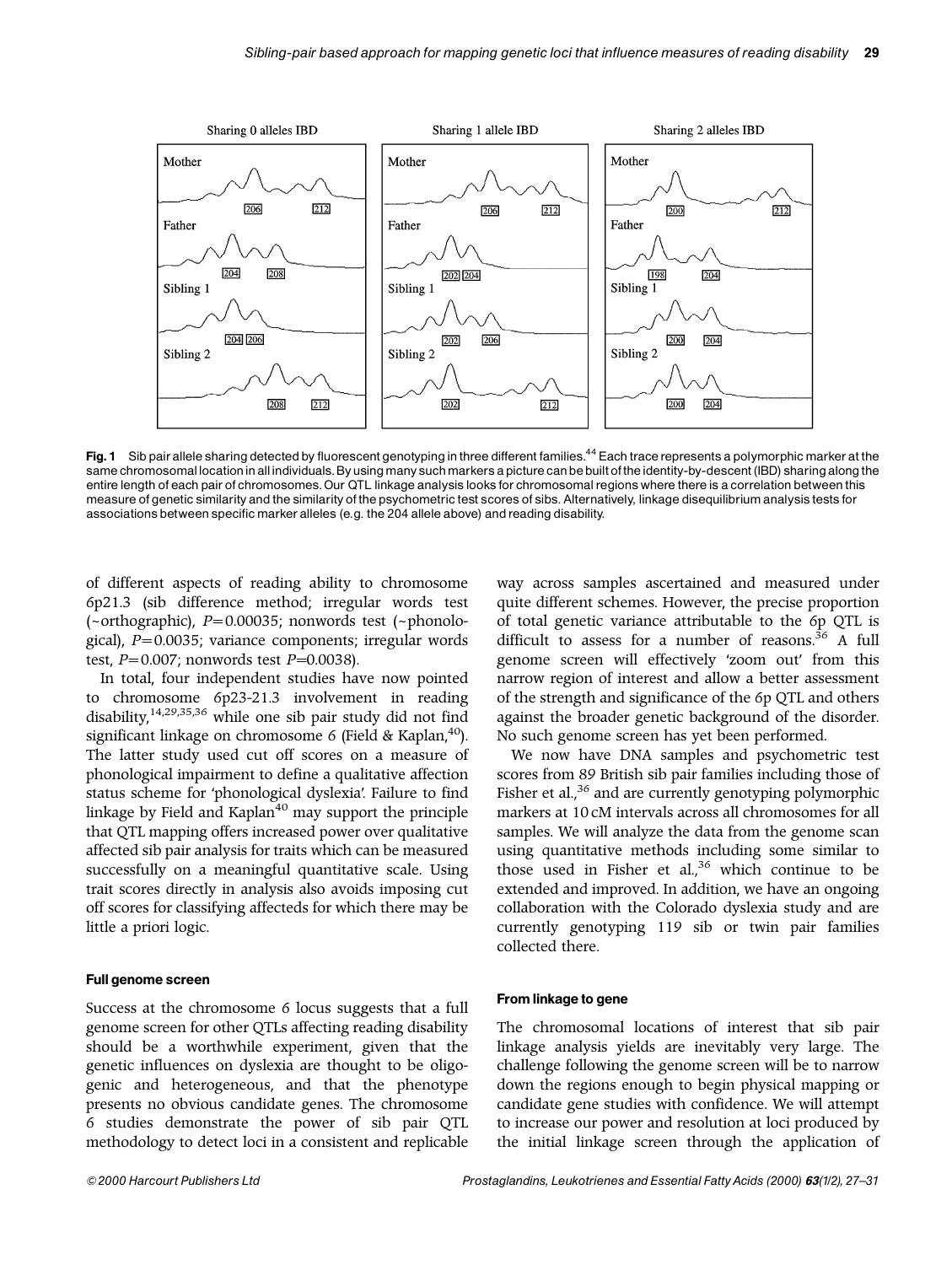<span id="page-3-0"></span>linkage disequilibrium methods in which specific alleles are tested for an association with the disorder. It will soon be possible to achieve the required density of markers for detecting linkage disequilibrium (estimated at 1 marker every  $6 \text{ kb}^{41}$  by identifying common single nucleotide polymorphisms (SNPs) which occur on average every 1 kb throughout the genome.<sup>[42](#page-4-0)</sup> The SNP Consortium<sup>[43](#page-4-0)</sup> aims to generate 300 000 SNPs over the next 2 years, which will create a starting map with SNPs at an average spacing of 20 kb.

The eventual goal of our research into the genetics of dyslexia is to find functional polymorphisms of genes associated with dyslexia susceptibility. Once we have narrowed down regions of interest sufficiently to begin screening candidate genes, we will be guided in our choice of candidates by functional hypotheses. One such guiding hypothesis will be the proposition that fatty acid metabolism may be disrupted in dyslexic patients. The challenge will then be to characterize functionally the genes and the effects of polymorphisms that we find through expression and subcellular localization studies, and the use of animal models. The discovery of genes involved in reading disability will create new possibilities for the early diagnosis and treatment of dyslexia, and will also allow a new insight into the development and functioning of information processing systems in the brain.

#### ACKNOWLEDGEMENTS

We are very grateful to all the families who are participating in our dyslexia study. We thank Janet Walter, Pan Southcott and Sue Fowler for their continued effort in collecting blood samples and administering psychometric tests.

This project is supported by the Wellcome Trust. A. P. Monaco is a Wellcome Trust Principal Research Fellow. C. Francks is a Wellcome Trust Prize Student.

### **REFERENCES**

- 1. Shaywitz S. E., Shaywitz B. A., Fletcher J. M., Escobar M. D. Prevalence of reading disability in boys and girls. *JAMA* 1990; **264**: 998-1002.
- 2. Scarborough H. S. Very early language deficits in dyslexic children. *Child Dev* 1990; 61: 1728-1743.
- 3. Pennington B. F. Reading disabilities: genetic and neurological influences. Boston: Kluwer Academic Press, 1991.
- 4. Shaywitz S. E., Shaywitz B. A., Pugh K. R., et al. Functional disruption in the organization of the brain for reading in dyslexia. Pro Natl Acad Sci USA 1998; 95: 2636-2641.
- 5. Stein J. Developmental dyslexia, neural timing, and hemispheric lateralisation. *Int J Psychophysiology* 1994; **570**: 971-980.
- 6. Stein J, Walsh V. To see but not to read: the magnocellular theory of dyslexia. *Trends Neurosci* 1997; 20: 147-152.
- 7. Eden G. F., VanMeter J. W., Rumsey J. M., Maisog J. M., Woods R. P., Zeffiro T. A. Abnormal processing of visual motion in dyslexia revealed by functional brain imaging. *Nature* 1996; **382**: 66±69.
- 8. Demb J. B., Boynton G. M., Best M., Heeger D. J. Psychophysical evidence for a magnocellular pathway deficit in dyslexia. *Vision Res* 1998; **38**: 1555±1559.
- 9. Stein J. F., Talcott J. B. Impaired neuronal timing in developmental dyslexia-the magnocellular hypothesis. *Dyslexia* 1999; **5**: 59-78.
- 10. Galaburda A. M. Dyslexia and development. Harvard University Press, 1993.
- 11. Rae C., Lee M. A., Dixon R. M. et al. Metabolic abnormalities in developmental dyslexia detected by  $1<sup>H</sup>$  magnetic resonance spectroscopy. *Lancet* 1998; 351: 1849-1852.
- 12. Smith S. D., Gilger J. W., Pennington B. F. Dyslexia and other specific learning disorders. In: Rimoin D. L., Connor J. M., Pyeritz R. E., eds. Principles and practice of medical genetics. New York: Churchill Livingston, 1996; 1767-1789.
- 13. Castles A., Coltheart M. Varieties of developmental dyslexia. *Cognition* 1993; 47: 149-180.
- 14. Grigorenko E. L., Wood F. B., Meyer M. S., et al. Susceptibility loci for distinct components of developmental dyslexia on chromosomes 6 and 15. Am J Hum Genet 1997; 60: 27-39.
- 15. Thomas C. J. Congenital 'word-blindness' and its treatment *Ophthalmoscope* 1905; **3**: 380±385.
- 16. Hallgren B. Specific dyslexia (congenital word blindness): a clinical and genetic study. *Acta Psychiatr Neurol* 1950: **65**: 2-289.
- 17. Lewitter F. I., DeFries J. C., Elston R. C. Genetic models of reading disabilities. *Behav Genet* 1980; 10: 9-30.
- 18. Pennigton B. F., Gilger J. W., Pauls D., Smith S. A., Smith S. D., DeFries J. C. Evidence for major gene transmission of developmental dyslexia. *JAMA* 1991; **266**: 1527-1534.
- 19. Lubs H. A., Rabin M., Feldman E., et al. Familial dyslexia: genetic and medical findings in eleven three-generation families. *Ann Dyslexia* 1993; 43: 44-60.
- 20. DeFries J. C., Fulker D. W., LaBuda M. C. Evidence for a genetic aetiology in reading disability of twins. *Nature* 1987; **329**: 537±539.
- 21. Risch N. Linkage strategies for complex traits. I. Multilocus models. II. The power of affected relative pairs. III. The effect of marker polymorphism on analysis of affected relative pairs. *Am J* Hum Genet 1990; 46: 222-253.
- 22. DeFries J. C., Alarcon M. Genetics of specific reading disability. *Mental Retard Dev Disabilities Res Rev 1996; 2: 39-47.*
- 23. DeFries J. C., Gillis J. J. Genetics of reading disability. In: Plomin R., McClearn G. eds. Nature, nurture, and psychology. Washington, DC, APA Press, 1993; 121-145.
- 24. Smith S. D., Kimberling W. J., Pennington B. F., Lubs H. A. Specific reading disability: identification of an inherited form through linkage analysis. *Science* 1983; **219**: 1345-1347.
- 25. Bisgaard M. L., Eiberg H., Moller N., Niebuhr E., Mohr J. Dyslexia and chromosome 15 heteromorphism: negative LOD score in a Danish sample. *Clin Genet* 1987; **32**: 118-119.
- 26. Froster U., Schulte-Korne G., Hebebrand J., Remschmidt H. Cosegregation of a balanced translocation (1:2) with retarded speech development and dyslexia. *Lancet* 1993; **342**: 178-179.
- 27. Rabin M., Wen X. L., Hepburn M., Lubs H. A., Feldman E., Duara R. Suggestive linkage of developmental dyslexia to chromosome 1p34-p36. *Lancet* 1993; **342**: 178.
- 28. Fagerheim T., Raeymaekers P., Toenessen F. E., Pedersen M., Tranebjaerg L., Lubs H. A. A new gene (DYX3) for dyslexia is located on chromosome 2. *J Med Genet* 1999; **36**: 664-669.
- 29. Cardon L. R., Smith S. D., Fulker D. W., Kimberling W. J., Pennington B. F., DeFries J. C. Quantitative trait locus for